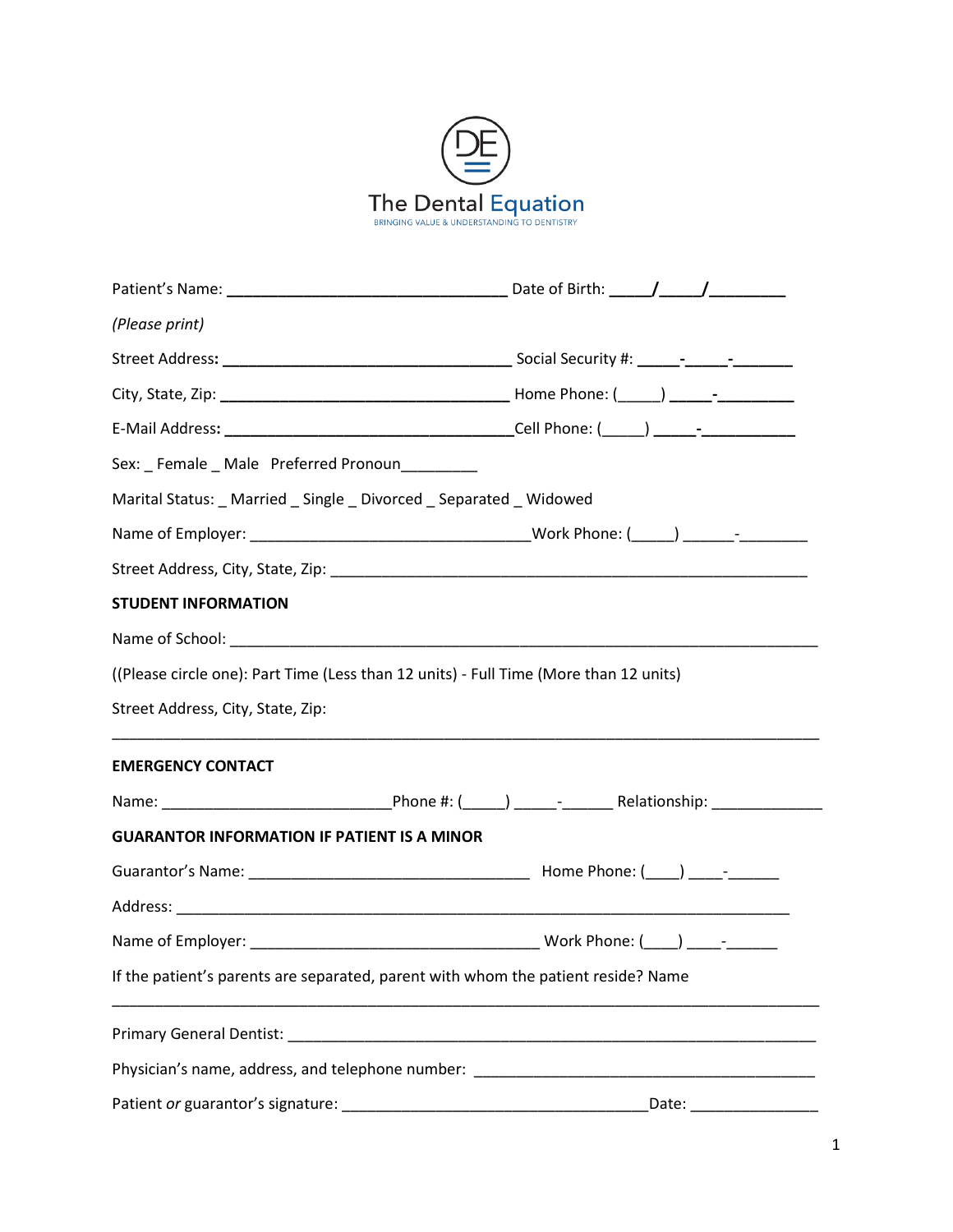## **Primary Insurance**

| <b>Secondary Insurance</b>                                                            |  |
|---------------------------------------------------------------------------------------|--|
|                                                                                       |  |
|                                                                                       |  |
|                                                                                       |  |
|                                                                                       |  |
|                                                                                       |  |
|                                                                                       |  |
|                                                                                       |  |
| <b>Medical Insurance</b>                                                              |  |
|                                                                                       |  |
|                                                                                       |  |
|                                                                                       |  |
|                                                                                       |  |
|                                                                                       |  |
| Whom may we thank for referring you to our office? FB_ Google_ Family/Friend_ Doctor_ |  |
| Other:                                                                                |  |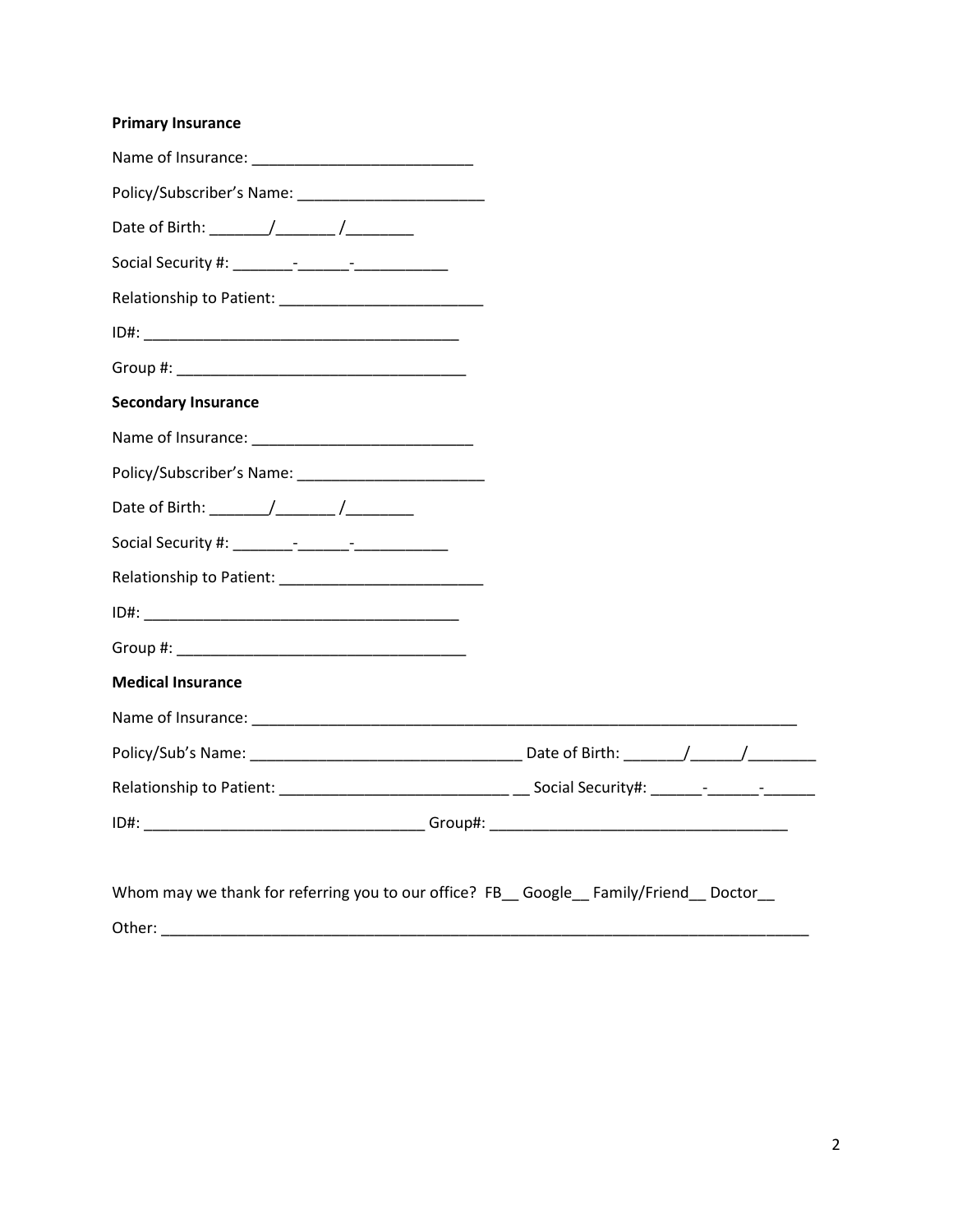## **HEALTH HISTORY**

| Answer all questions by circling Yes (Y) or No (N) All responses are kept confidential                 |  |
|--------------------------------------------------------------------------------------------------------|--|
| 1. Are you in good health?  Y N                                                                        |  |
| 2. Has there been any change in your general health in the past year?'Y N                              |  |
|                                                                                                        |  |
| 4. Are you now under a physician's care fora particular problem? Y N                                   |  |
| 5. Have you ever had any serious illnesses, operations or hospitalizations? If so, describe:  Y N      |  |
| 6. Height ________ Weight _______                                                                      |  |
| 7. DO YOU HAVE OR HAVE YOU EVER HAD:                                                                   |  |
| A. Rheumatic Fever or Rheumatic Heart Disease?  Y N                                                    |  |
|                                                                                                        |  |
| C. Cardiovascular Disease (Heart Attack, Heart Trouble, Heart Murmur, Coronary Artery Disease, Angina, |  |
| D. Lung Disease (Asthma, Emphysema, Chronic Cough, Bronchitis, Pneumonia, Tuberculosis,                |  |
|                                                                                                        |  |
|                                                                                                        |  |
| F. Bleeding Disorder, Anemia, Bleeding Tendency, Blood Transfusion? Do you bruise easily? Y N          |  |
| G. Liver Disease (Jaundice, Hepatitis)? Y N                                                            |  |
|                                                                                                        |  |
|                                                                                                        |  |
|                                                                                                        |  |
|                                                                                                        |  |
|                                                                                                        |  |
|                                                                                                        |  |
| N. Implants placed anywhere in your body or a joint replacement                                        |  |
| (Heart Valve, Pacemaker, Hip, Knee)?  Y N                                                              |  |
| If yes, date:                                                                                          |  |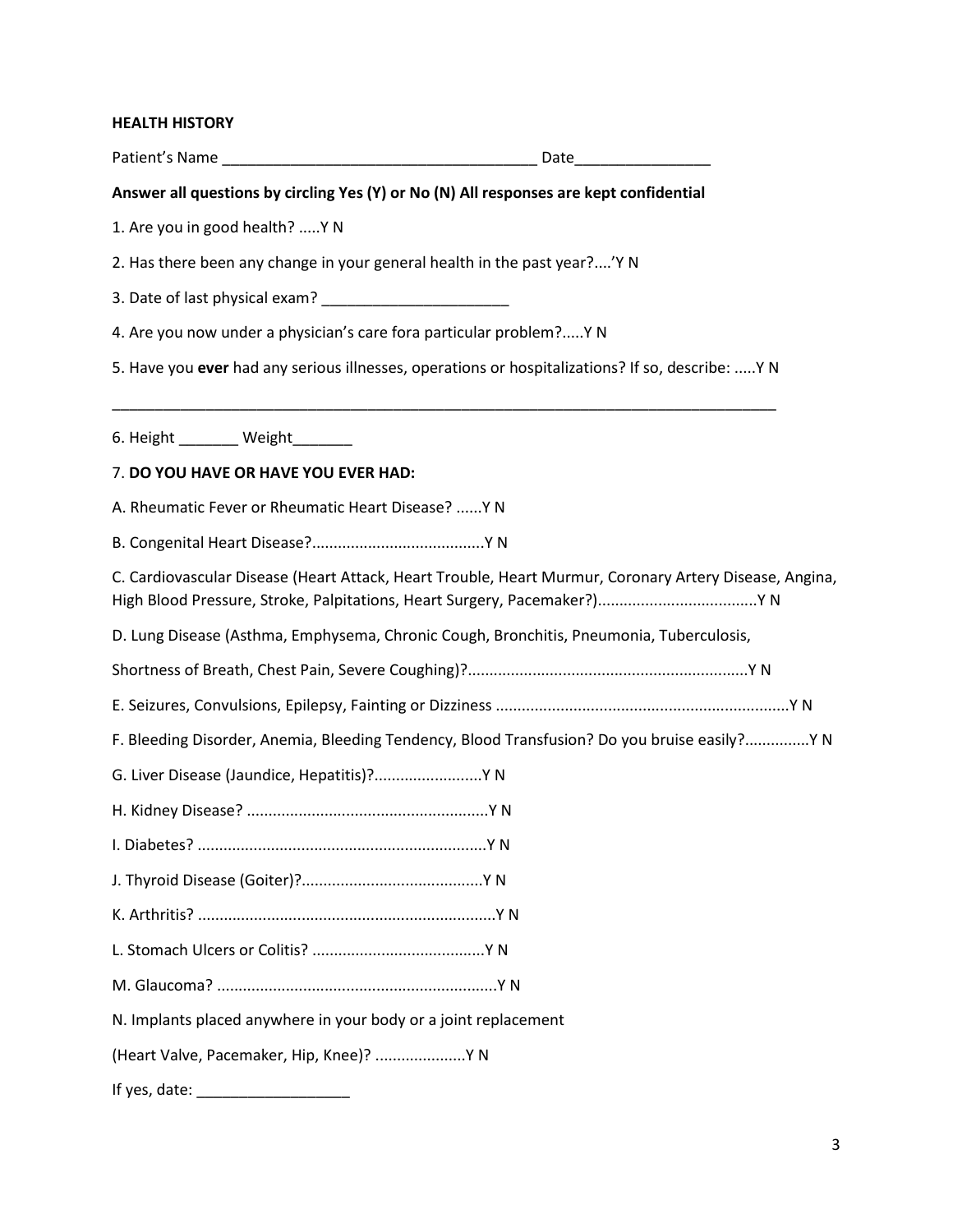| Are you planning any future joint replacement or implant placements? Yes: No: No:                                                                                                                                    |
|----------------------------------------------------------------------------------------------------------------------------------------------------------------------------------------------------------------------|
| O. Radiation, chemotherapy, medications or any other form of treatment for Cancer?  Y N                                                                                                                              |
| P. Clicking or popping of jaw joint, pain near ear, difficulty opening mouth, grind or clench teeth?Y N                                                                                                              |
|                                                                                                                                                                                                                      |
| R. Any disease, drug or transplant operation that has depressed your immune system? Y N                                                                                                                              |
| 8. ARE YOU USING ANY OF THE FOLLOWING:                                                                                                                                                                               |
|                                                                                                                                                                                                                      |
| B. Anticoagulants (Blood Thinners)?  Y N                                                                                                                                                                             |
| C. Aspirin or drugs such as Motrin, Aleve, Ibuprofen? Y N If yes, how often? ____________                                                                                                                            |
| D. High Blood Pressure?  Y N                                                                                                                                                                                         |
|                                                                                                                                                                                                                      |
|                                                                                                                                                                                                                      |
| G. Insulin or Oral Anti-Diabetic drugs? Y N                                                                                                                                                                          |
| H. Digitalis, Inderal, Nitroglycerin or other heart drug? Y N Other: ________________________________                                                                                                                |
| I. Please list any and all medications taken, including prescription medications, over-the-counter<br>medications, herbal or holistic remedies, vitamins or minerals: [1983] [1983] [1983] [1983] [1983] [1983] [198 |
| 9. ARE YOU ALLERGIC TO OR HAVE YOU HAD AN ADVERSE REACTION TO:                                                                                                                                                       |
| A. Local Anesthesia (Novocain, etc.)? Y N                                                                                                                                                                            |
|                                                                                                                                                                                                                      |
|                                                                                                                                                                                                                      |
|                                                                                                                                                                                                                      |
|                                                                                                                                                                                                                      |
|                                                                                                                                                                                                                      |
|                                                                                                                                                                                                                      |
| Lifestyle:                                                                                                                                                                                                           |
| 10. Do you smoke (hookah, cigarettes, electronic cigarettes or chew Tobacco?Y N How much per day?                                                                                                                    |

11. Any past history of Alcohol Abuse or Drug Dependency or Emotional Disorder? …………Y N Which one? \_\_\_\_\_\_\_\_\_\_\_\_\_\_\_\_\_\_\_\_\_\_\_\_\_\_\_\_\_\_\_\_\_\_\_\_\_\_\_\_\_\_\_\_\_\_\_\_\_\_\_\_\_\_\_\_\_\_\_\_\_\_\_\_\_\_\_\_\_\_\_\_

\_\_\_\_\_\_\_\_\_\_\_\_\_\_\_\_\_\_\_\_\_\_\_\_\_\_\_\_\_\_\_\_\_\_\_\_\_\_\_\_\_\_\_\_\_\_\_\_\_\_\_\_\_\_\_\_\_\_\_\_\_\_\_\_\_\_\_\_\_\_\_\_\_\_\_\_\_\_\_\_\_\_\_\_\_